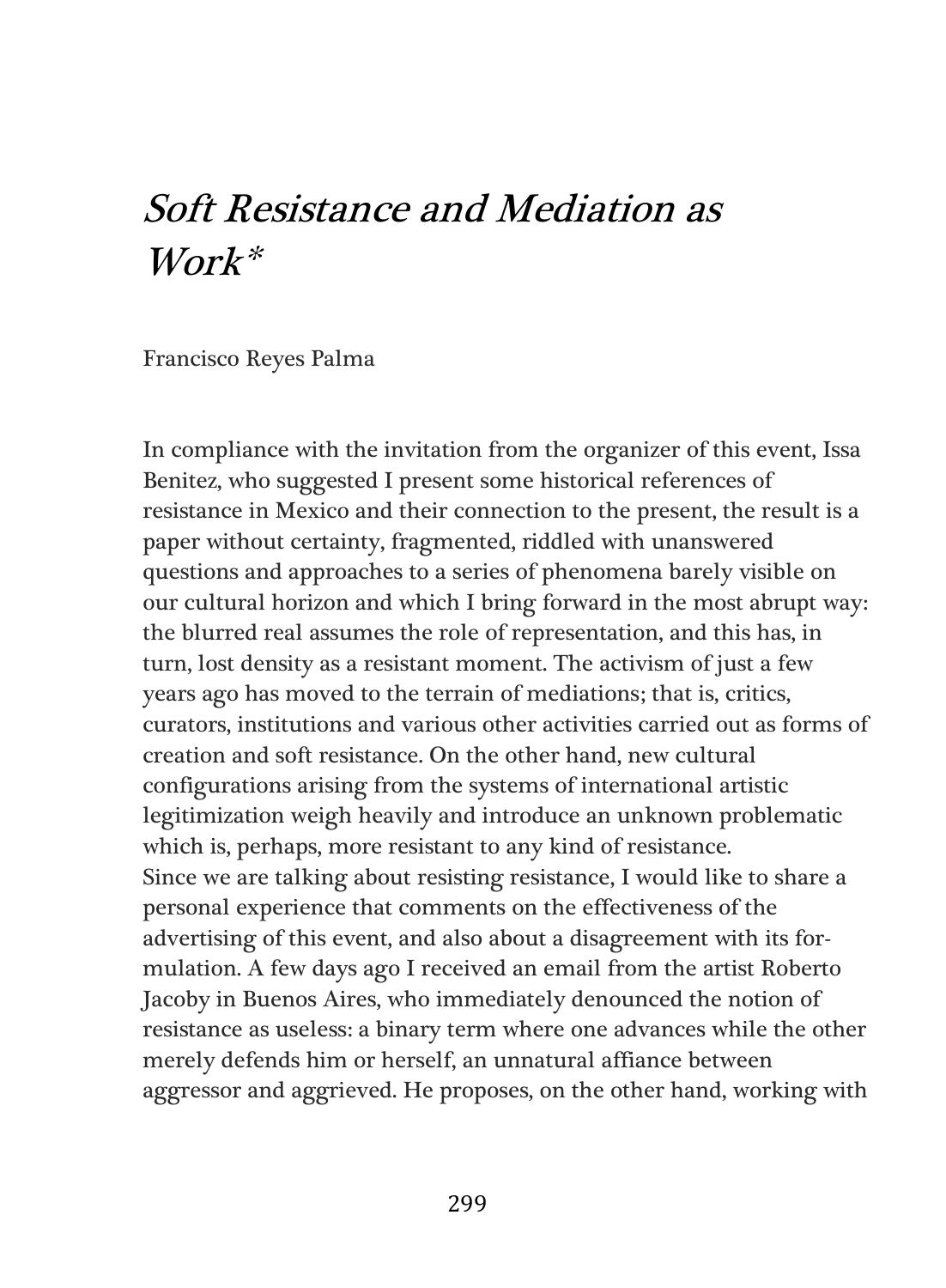concepts of "instituting" and "constituting", terms not necessarily referring to, or mocking, the other.

The concepts wielded by Jacoby regarding the substitution of the idea of resistance, come from Cornelius Castoriadis, who associated them with the idea of the social as a creative act, sustained in the radical imagination of autonomous subjects, notions reworked by Toni Negri in his reflections on counter power. I would have liked to have him here with us to instigate a discussion; I will at least send him my paper and perhaps continue with the dialogue. For the moment, I have found more affinity with theoretical approximations like those of Michel Foucault, who offers alternative conceptual paths where resistance also appears as creative action, and as an actively determinant force in the formation of subjects and the establishment of new forms of the social. This symposium allows for profound reflection on this matter, and thus it is unnecessary for me to elaborate here.

Before dealing with these ideas, I would like to point out an issue that appears, to me, symptomatic: the distancing of a fundamental sector of young artists from the Zapatist movement, the most pro-found phenomena of social revolt to occur in this country since the Revolution, the Cristera War, or the student uprising of 1968, complete with its forays in the autonomization of protesting communities now surpassing the thousands, and the first to have unprecedented international resonance. Distinct from postmodern activities, a prototype of the resistant artist predominated in the first half of the twentieth century: anti-oligarchical in politics, anti-academic in culture, dedicated to social change as a revolutionary agent, romantic hero with an evolutionary bent, associated with the discourse of progress and the reaffirmation of the national State.

With this prototype of militant artist, the communities related to the Zapatist Army of National Liberation (EZLN) establish gatherings, resulting in an explosion of murals and a vast production of political graphics. But we are not dealing with a syndrome of cultural withdrawal; on the contrary, the Zapatists have implemented their own mechanism of cultural fusion which, what's more, integrates rave musicians and graffiti artists from today's scene with an ironic literary essayism applied to the process of fighting —the furthest from political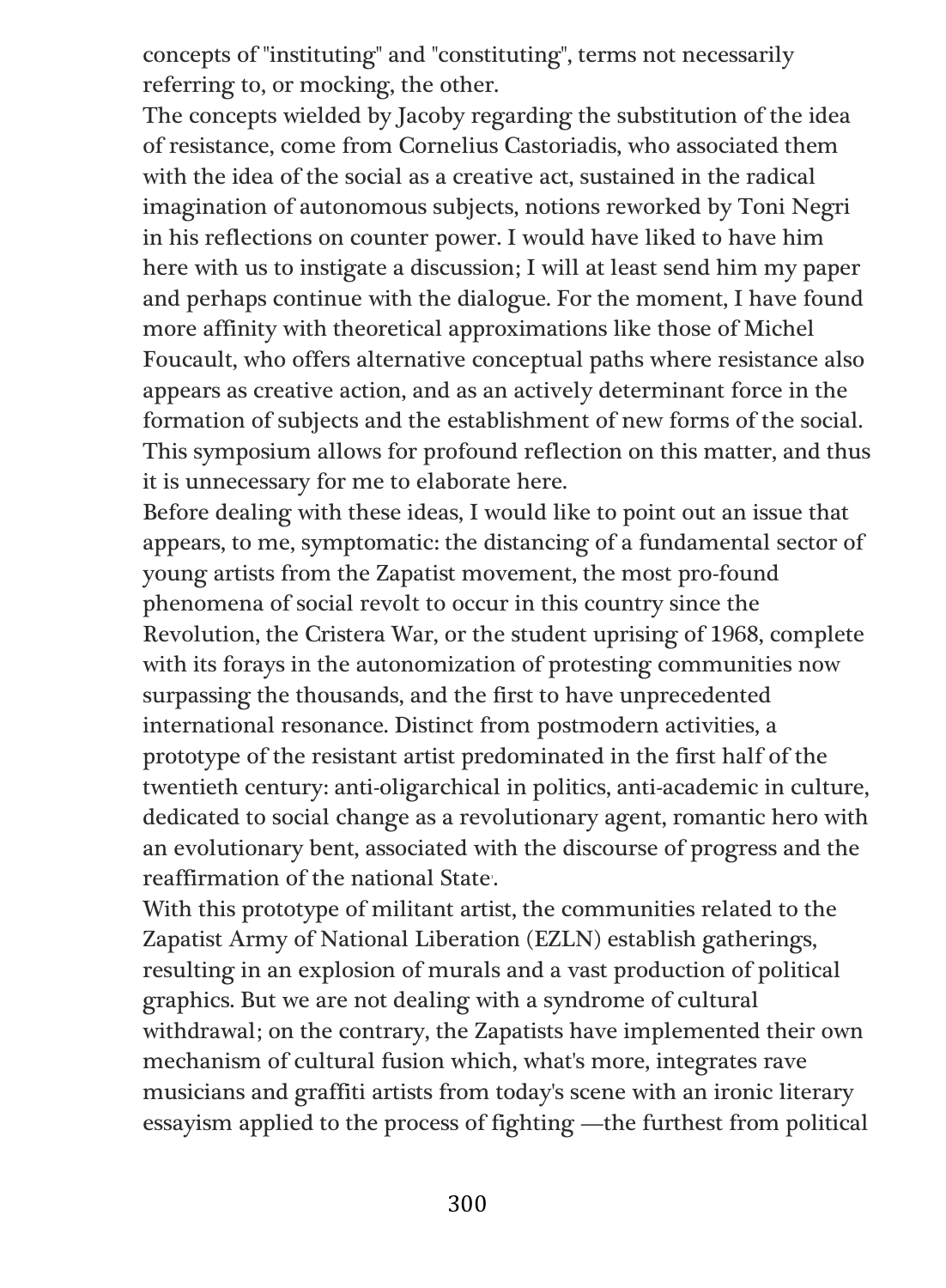pamphleteering one could imagine. They have even developed undisseminated actions regarding their relationship with temporality, "wait-ing" as a possibility for the future; and with revealing and hiding signs, beginning with their faces. If the Zapatists established a deep rupture from the Mexican State, they recuperated the Nation that the State discarded in its eagerness to win over the neo-liberal model. The indigenous movement appropriated the symbols that had served to suppress their diversity under the fiction of unity: the national hymn and flag to which they added their own songs of protest, the Prehispanic shell trumpet and the vernacular clothing of officers. All of this mediated by the world wide web and its rhizomatic system of solidarity.

### Memories of Confrontation and Soft Resistance

Around the middle of the last century, another sector of artists began resisting, but under a different pretext: their right to experiment with international languages without being forced to communicate political messages in their work. The context for their activity was the cold war and bipolar confrontation, complete with intelligence and cultural agencies. For lack of a better conceptual resource, this form of dis-perse behavior became known as the "rupture", for its very nature of breaking off. The term "rupture" was reserved for just a few, barring entire generations of artists working concurrently. This is the case with the Juchitan artist Francisco Toledo, of whose work in cultural resistance we could write an entire chapter, and who, what's more, spearheads the patrimonial defense of Oaxaca, threatened by negligence on the part of officials and the voracity of tourist companies and other organizations. Another Oaxacan artist, Rodolfo Morales, must also be included as a precursor of the kind of artist who rein-vests his personal wealth in the cultural development of his communi-ty.

It is in during the 60's of the last century when the association between the artist's image and the discourse of utopia —strung along since the XIXth century— intensifies. Within the framework of a nuclear holocaust and the awakening of ecological consciousness, the artist ends up being the absolute, the only alternative for social redemption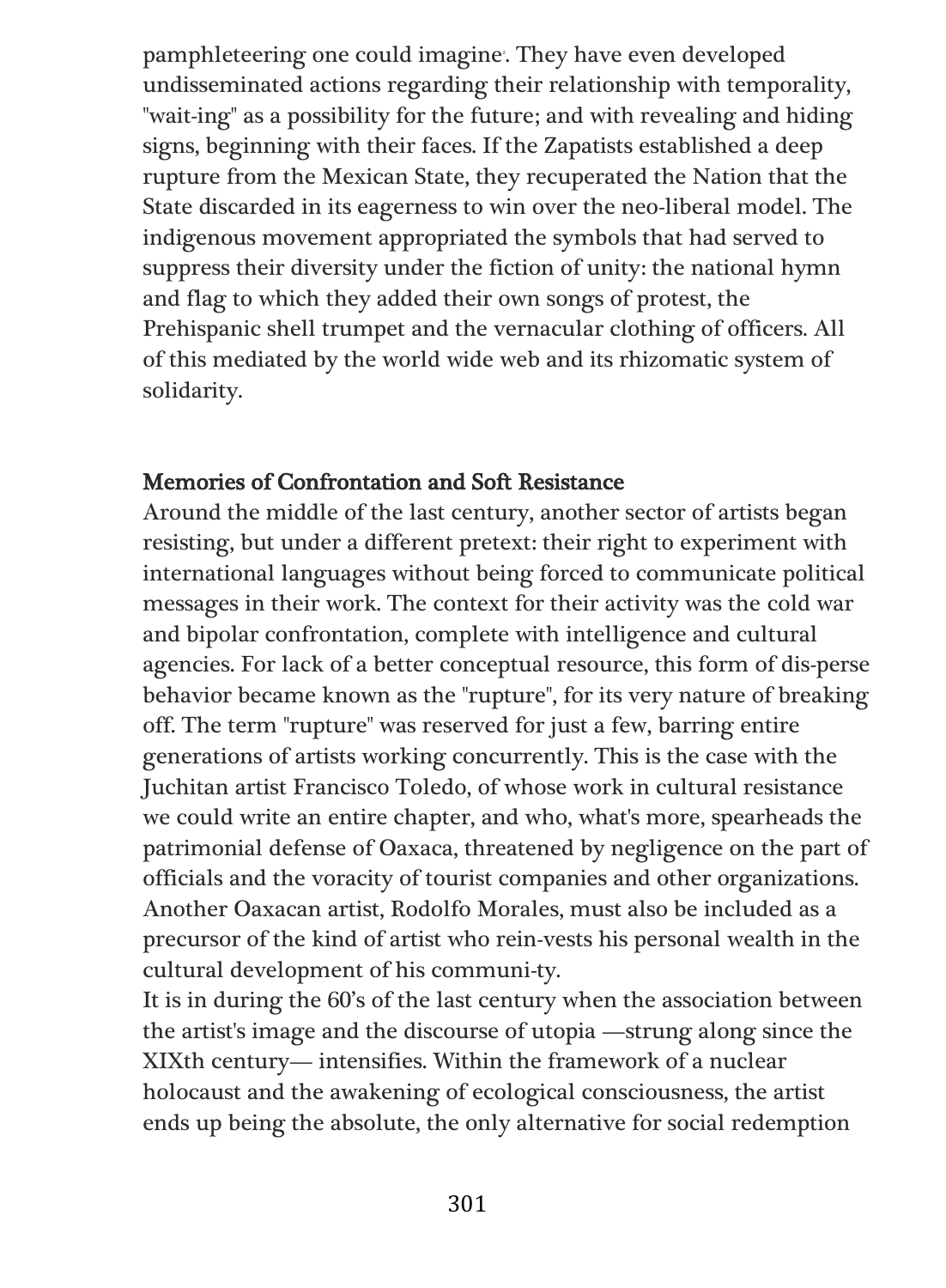in charge of the enormous task of imagining solutions. The student movement of 1968 added new forms of resistance but, above all, it enriched the graphic language of protest through expropriating elements pertaining to the field of design, like logotypes, typography and signs from the Olympic Games in Mexico. It was during the participative euphoria of '68 that, for the first time, artists of opposing ideological positions and tendencies —in particular the militant social realists and rupturists— got together and worked on a collective mural for a metal structure surrounding the blown-up statue of Miguel Aleman in Ciudad Universiraria, a place built by this presi-dent before finishing his term and that held his monumental effigy at the center. What unified the artists was the high degree of stubbornness and criminal authoritarianism of the former president, Gustavo Diaz Ordaz, who ordered the army to take over the university installations (with the luxury of violence) which destroyed the mural. Shortly afterwards, students were assassinated in the Tlatelolco plaza, defenseless. Some artists followed the path of exile, like Felipe Ehrenberg who, from London, sent his protests in the form of mail-art so as to avoid being censored: the image only made sense when the two-hundred pieces of paper, each with fragments of drawings and mailed separately at different times, were joined together. They form the effigy of a feminine nude, whose provocative obscenity was re-enforced by the high contrast and a soccer ball that announces the year 1970 in Olympic typography, the year of the Salon Independiente where the work was exhibited, complete with empty spaces for pieces lost in transit.

Alongside the strategic and critical density of conceptual art, an environment of asphyxiation and an improvement in the press during the seventies allowed for cartoonists, now re-acquainted with the critical vocation of Mexican graphics since the nineteenth century, to take over the task of daily opposition. The 1985 earthquake made pos-sible another eruption of joint resistance, with artists of distinct gen-erations helping out by actively grouping homeless seamstresses who received prototypes of dolls to be multiplied in series. During this same decade, a great solidarity arose between Francisco Toledo and a group of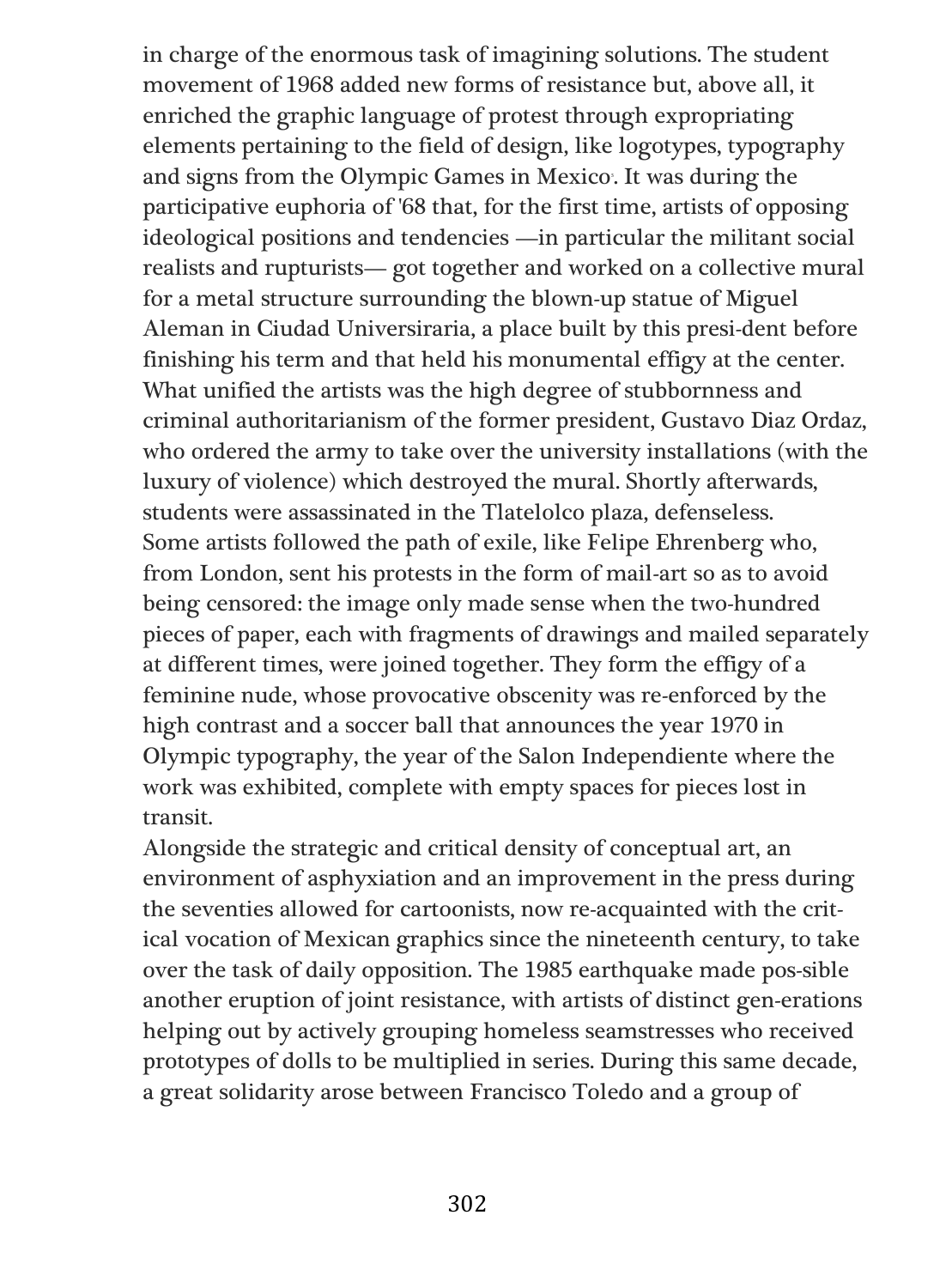repressed artists and intellectuals in Juchitan (Oaxaca) who offered aid to the Workers' and Farmers' Student Coalition of the Isthmus (COCEI). Even 1997 witnessed an event of plural artistic generations in an action that transformed the public plaza of Coyoacan into a studio and exhibition space, a presence that supported the leftist candidates who fought for ending decades of political monopoly in the capital. A pleno sol was a kind of artificial post-woodcut measuring more than 330 feet using sheets of styrofoam engraved with turpentine used as bite. The printing was done with a steamroller that functioned as a mobile press as it had been done before at the Havana Biennale. Among the almost one-hundred participants were Arturo Garcia Bustos, Rina Lazo, Jose Luis Cuevas, Vicente Rojo, Roger von Gunten, Vlady, Martha Hellion, Gilberto Aceves Navarro, Jan Hendrix, Alberto Castro Leñero, Sofia Táboas, Diego Toledo, Damián Ortega, Claudia Fernández, Abraham Cruz Villegas, Rafael Barajas "El Fisgón", Manuel Ahumada y Antonio Helguera.

In more recent years collectives are formed by artists of the same generation, expressly deferring any political sympathy. No anunciar [Do Not Post], an edition of "Fuera de registro" [Off Register], unites images and electoral remains photographed the day after the 2000 election. It gathers works by artists such as Erick Beltran or Sebastian Rodriguez Romo. It is a desolate vision of democracy, showing disfigured faces flayed and exposed by discourse's minimal trajectory, with a mocking attitude to public scrutiny. Another artist who, due to the small gap of time that separated her from the protagonists of the rupture, remained outside the group —but by no means inactive— is Marta Palau. Entire generations of artists were raised on her introductory work with soft sculpture, microtextile and banners, new artistic genres. As such, she has enriched this country's cultural panorama by bringing notions of border cultural resistance to our attention, serving as a reference point for artists from other parts. Her personal artwork tends to inscribe images of resistance, although her curatorial work is not presented as artwork.

Among those who, today, try to continue with radical expressions that is, work on the edge with no other objective than limits themselves— only a very few deal with social resistance in its softer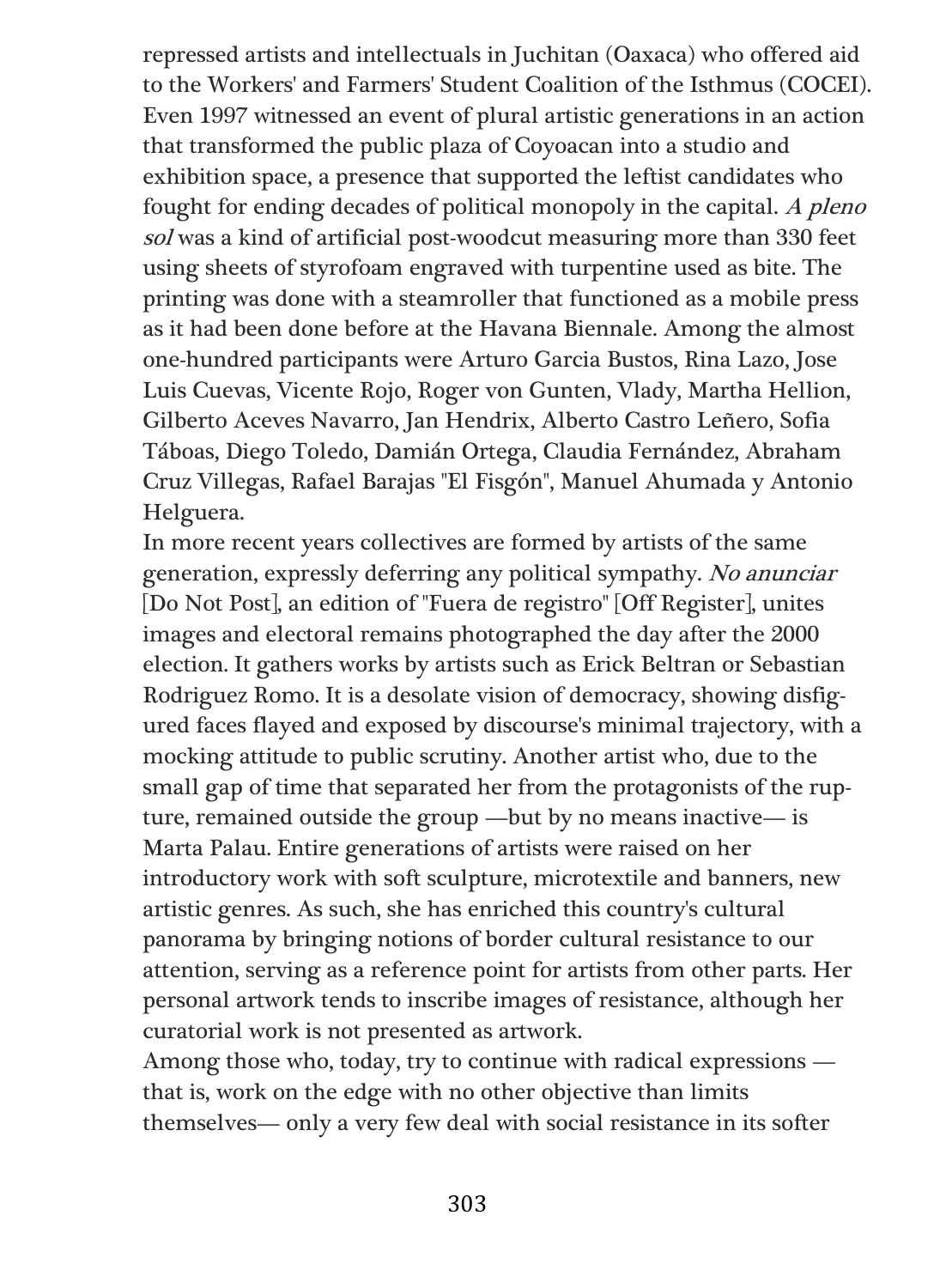aspect. In other words, work whose forms are somewhat difficult to confront, work of great subtlety that erodes or at least irritates, distinct from the traditional forms of protest that make a work of art a vehicle of action or political teaching. Groups, communities and gender circles resort to diffuse forms of resistance in order to put the spectator in contact with determined situations. Richard Moszka wallpapered, literally, the walls of a museum's patio with the variety and exact amount of medication consumed during one year by an HIV patient. On another occasion, he presented a video that repeated a scene of a passionate kiss between two men whose faces were consumed by tumorous blemishes of Kaposi's sarcoma.

With no intention of minimizing, I use the term "soft forms" to differentiate them from art as a political artifact of propaganda, of frontal collision. An ironic example of the use of political messages is the piece by Damian Ortega titled Salinismo composed of a group of metallic letters in reference to Carlos Salinas, former president of Mexico. Ortega adds on a fallen "t", which transforms the word into "stalinism", and with this he attributes a totalitarian connotation to the period governed by this Mexican president, to whom another artist dedicates a horror museum which was, at first, installed in the bathroom of his apartment: the Museo Salinas by Vicente Razo. This last piece is a clear example of artwork transformed by mediating groups, such as the museum and other institutions, and even ambitious corporations. Since we have seen, in the last few years, an increase in the number of artists who have incurred into the aesthetization of mediations, let's take a look at a few more cases.

El Despacho was established in a Mexico City skyscraper in 1998 as a combination office, studio and exhibition space, and was later moved to the space inhabited by artist Diego Gutierrez, originator of the proposal. It is a symbolic enterprise whose capital is the capacity to produce like communities and enjoy work: the producer, at once vehicle and socially aware, inserted into a complex international network. Seis documentales y una película was one of their most ambitious projects. Tita, one of the documentaries, is a video portrait with a direct narrative in which a maid shows herself capable of leaving her subjective mark on the spectator, not only due to her strength, but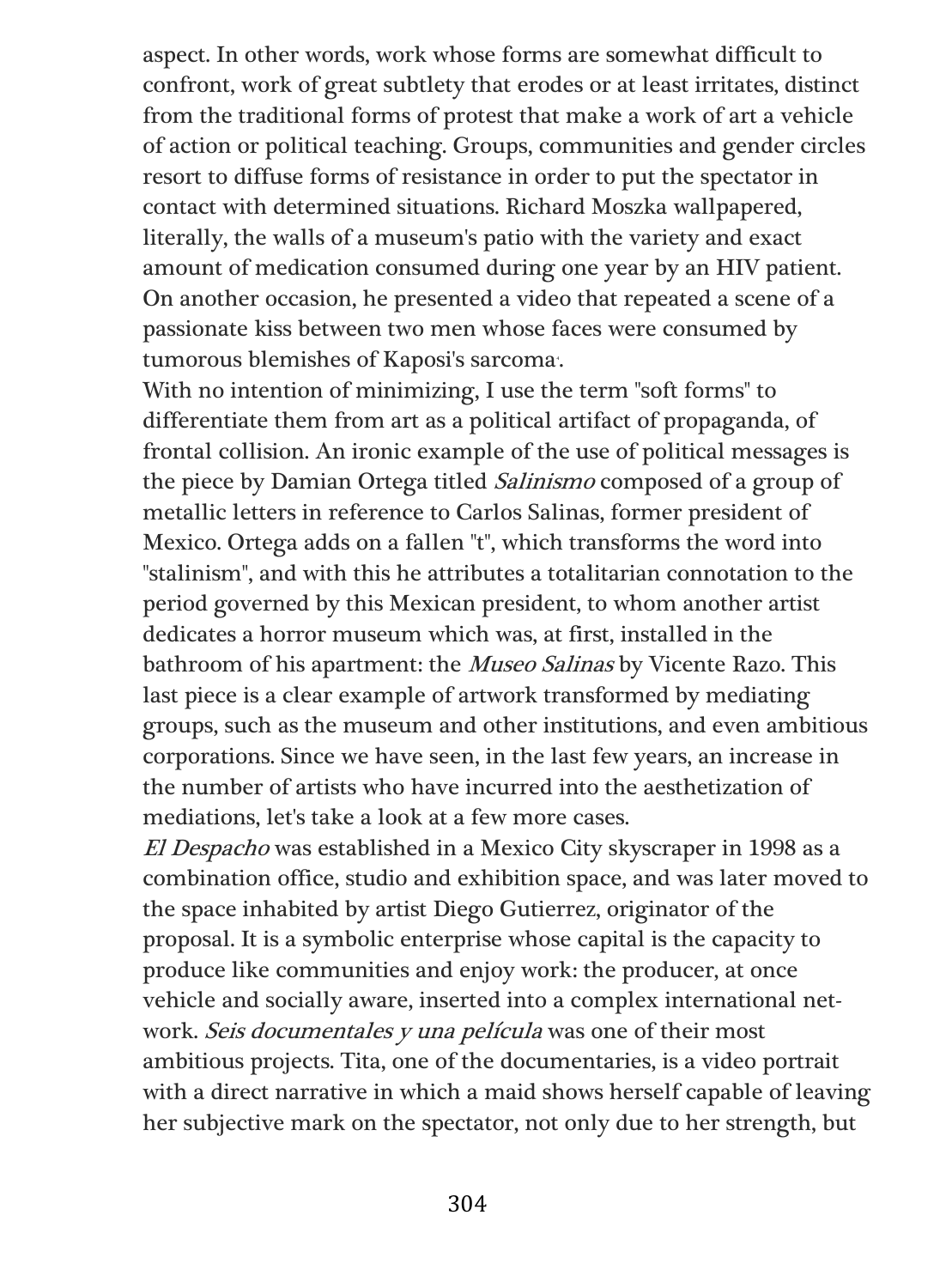due to her capacity for adapting to an urban experience after leaving her indigenous community on the isthmus of Tehuantepec where she grew up.At the same time, the proposal contemplated intervention in the urban social weave by disarming a certain logic of distribution in the video market —with its fetishist inclinations— by opening up exhibition venues and diversifying the public.

In contrast, I think of another group started up in 1999, the "H Comite de Reivindicacion Humana" [H Committee of Human Vindication], better known by its initials HCRH, and its first "Campana de destitucion universal" [Universal Destitution Campaign] three years later, a small enterprise which ended up with government officials visiting the members' homes. The HCRH, a clandestine group of counterculture activists, pressured a number of personalities in the Mexican cultural media to abandon their vocation for having defraud-d the expectations of the group.The extensive list, with precise addresses, included not only renowned artists but also those receding from the art scene, as well as those in downright recession; along with presidential figures and politicians, writers with and without Nobel prizes, art critics and cultural functionaries and participants in communication media. And to avoid selling themselves short even Sub commander Marcos ended up being dismissed. Another campaign by the H Committee was the massive production of stickers, one of which included the following slogan: "When injustice is law, resist-ance is a must." In the center, a molotov bomb.

We could add on to these activities with the counter-institutional practices of Mario Garcia Torres, even if connected to the art institution; or take a look at the ample body of work by Minerva Cuevas who heads up the Mejor Vida Corp. as a viral entity on the net, although it also occupies non-virtual spaces. Her corporate fiction is located between the utopia of anti-globalizing activism and voluntary participation as a supplementary form of state agencies of well-being. Monica Mayer and Victor Lerma, for their part, unfold a prolonged labor of archiving and writing, seasoned at times with performances of shamanic intervention within official institutions.

### From Barbarism to Barbarism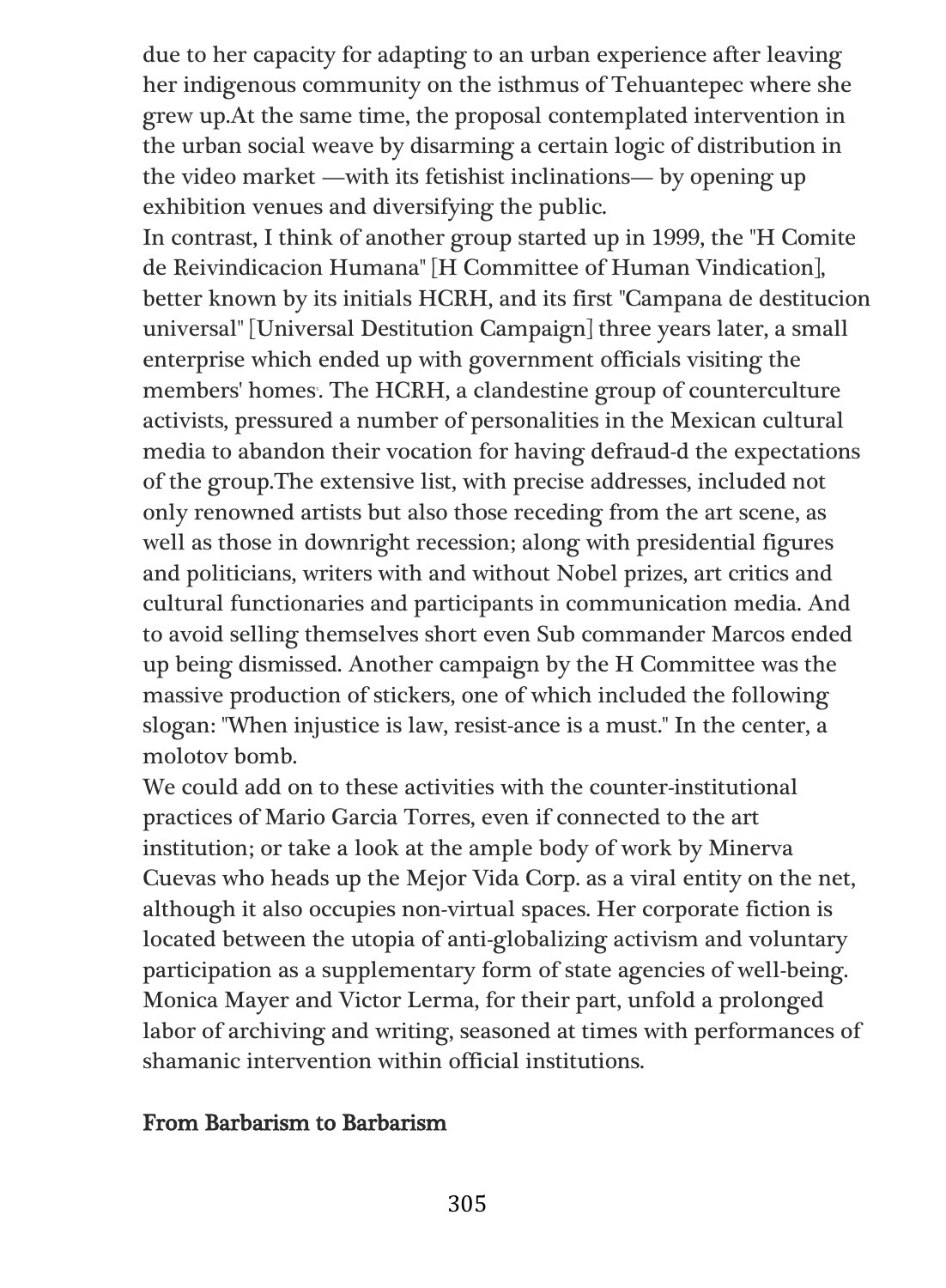Another phenomena I would like to mention is the way in which curatorial discourse repoliticizes the artist's work, inscribes it in situations of protest or critique, on the edge of meaning, and as such returns it to its radical and realist origins. Resistance covered up by curatorial spectacle. The exhibition space today offers a priviledged environment wherein the representation of difference can be determined on a scale never before tried out. I find no better example for framing this logic of alterity than the discourse assumed from a post-exotic angle by a sector of curators and art writers, a look at the other which I dare define as the amores perros style.

"Mexico City is an anthropological experiment and I feel part of it. I am but one of the twenty-one million cilitizens living in the biggest and most populated city in the world. No other human being in the past lived (or survived, really) in a city with similar levels of pollution, violence and corruption; but nevertheless it is incredible and paradoxically beautiful and fascinating, and this is Amores perros: the fruit of this contradiction"<sup>6</sup>

These are the words of Mexican film maker Alejandro Gonzalez Ifiarritu, author of the "fruit of this contradiction". The movie in question, indebted to MTV aesthetics and advertisement, rings true for a good number of disoriented spectators. Even curators and critics have adopted this visionary model where fiction confronts itself as convincing reality.

Two exhibitions dedicated to Mexican art of recent years, presented in Berlin parallel to the MEXarts Festival in 2002, are still the object of debate, like that promoted by the cultural analyst Graciela Schmilchuk. The most vehement responses were directed at Mexico City: Exhibition About the Exchange Rates of Bodies and Values curated by Klaus Biesenbach for the Kunst Werke. In my opinion, the show constitutes a symptomatic example of the risks of literalness in the act of translation and how the free association of alterities can give rise to the automatic construction of contexts closer to touristic and cinematographic perspectives.

The other Berlin exhibition, *Zebra Crossing*, organized by Magali Arreola for the Center for World Cultures, proposed a show on the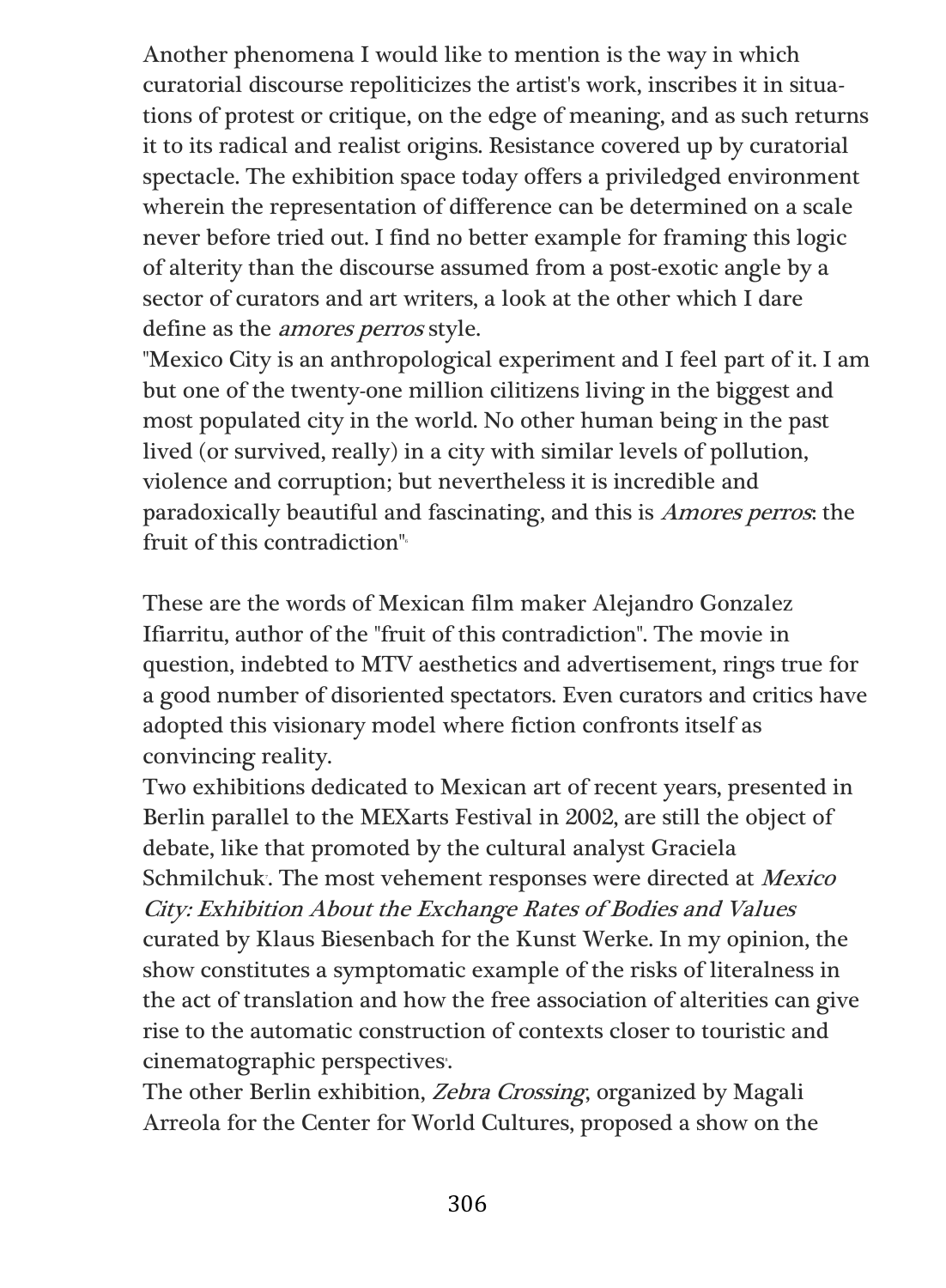nature of equivalency from a perspective which, with certain candidness, presupposed the homogenization of international art languages in order to eliminate didactic approaches and, especially, the use of common places to win over the visitor. The result: scant visitors, to the extent that ticket costs were lowered to encourage more public. Without a doubt the *Amores perros* version won out, which, in a way, reaffirmed the visual attractiveness of Mexico as a barbaric nation. The historical paradox is that the civil conflict of 1910 with its million dead was followed by intellectual and artistic activities which contributed to erasing the stigmas of savageness that the foreign press, especially American, attributed to the country. Thousands of miles of murals realized within and outside the border of Mexico, and dozens of international prodigious exhibitions created the image of a cultural continuum, another kind of conceptual deformity. Today, the artists themselves are raw material for constructing barbarous barbaric imagery, reaffirming the eternal themes of violence and corruption as outlined as early as 1980 by John Kenneth Turner, a reporter for The American Magazine. His book, México bárbaro, denounced the ruling conditions under the dictatorship of Porfirio Diaz before the outbreak of the Mexican Revolution.

#### Pieces of Resistance from the New Social Realism

Located within a canine-type barbaric aesthetic that resorts to raw realism, the curator Biesenbach begins his approach to the megalopolis as the subject of the exhibition, where he assumes —or is misinformed-that artists risk their lives in order to show prevailing violence in their work. Such is the case of Francis Alys who strolled around downtown Mexico City for twelve minutes with a 9 mm Beretta in hand, until the police finally detained him. Later, members of this same force helped him repeat the performance piece, this time carefully videotaping it. Or Miguel Calderon and Yoshua Okon who transform the robbery of a stack of car stereos the central motif of one of their works. Also, Yoshua Okon picks out a police officer and transforms him into a dancer, an ironic montage of the very forces of order which sustain corruption.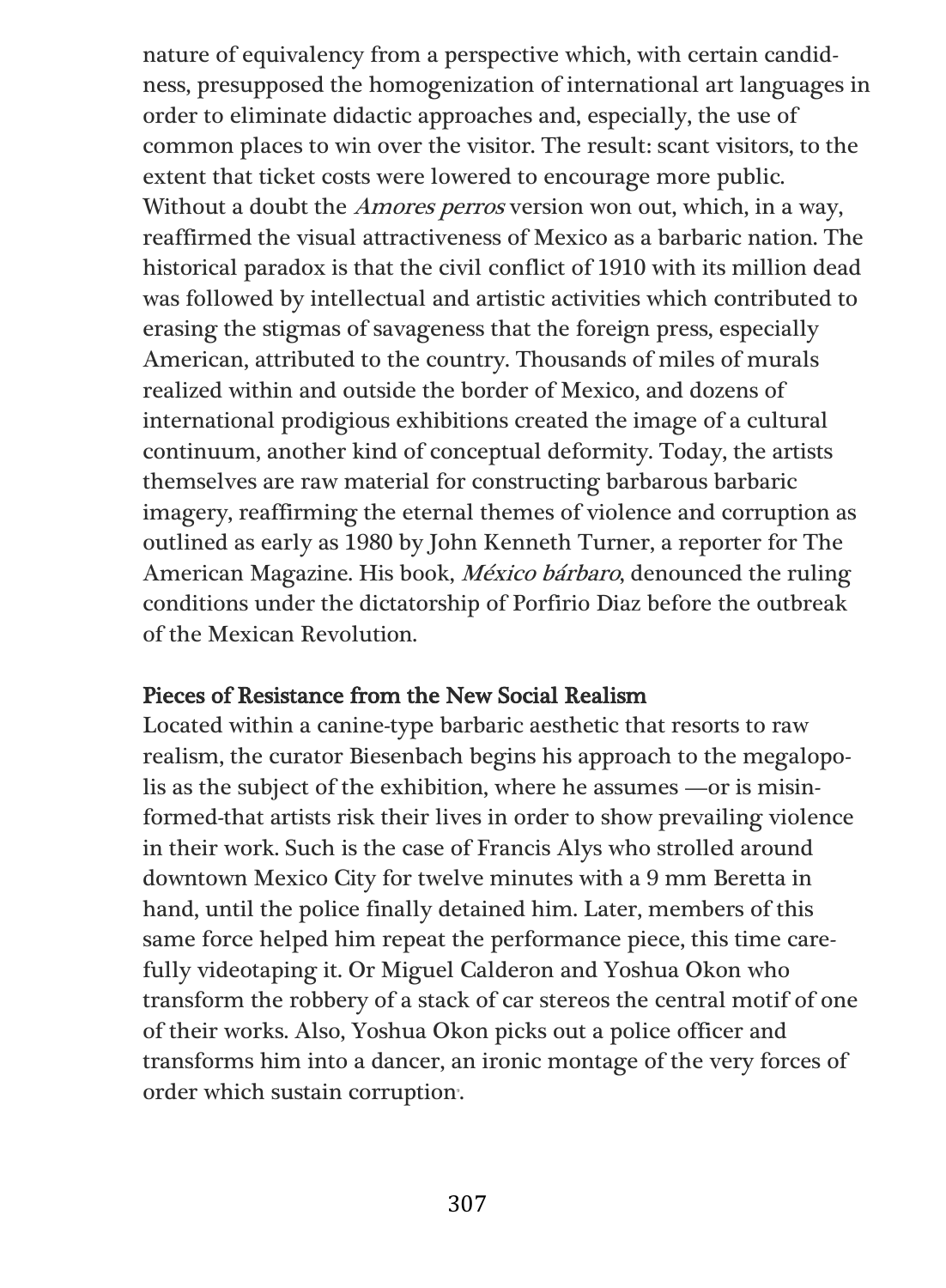Jonathan Hernández presented his video No one over <sup>21</sup>, realized in collaboration with the musical groups from the border Torolab and Fussible, the latter associated with the musical collective Nortec. The video portrays the alcoholic excesses of American adolescents who manage to get by the border police and pass into Tijuana for a few hours of drinking. Presenting this curatorial stance increases the mythology of the border as a paradise of sex, drugs and violence, and reinforces the stereotype that associates geographic limits with artistic production of intense expression. In the catalogue, the German cura-tor takes Hernandez's publication about the abduction of dogs, and uses it to penetrate racial questions, from the race of the kidnapped dogs to colonial class structures. An associative potential that insists on comparing Mexicans with canine subjects not lacking on historical perspective<sup>®</sup>.

Daniela Rosell, on the other hand, emphasizes morbidness in her tableaux vivants, distinct from photo documents: her rich and famous are women portrayed within the familiar environment of the bourgeoisie —made wealthy from the Revolution— who, without inhibitions, act out various fantasies before the lens of the camera. Of San-tiago Sierra's work, the curator chose a piece that documented the covering up of the facade of a Colombian museum with an American flag measuring so x 68 feet, burned a few days later by an aggressor and then removed from the building for security reasons. However, the catalogue abounds on the rest of his artistic production, acts of humiliation and exploitation of marginal communities, like the case of young Cubans remunerated zo pesos to masturbate in front of the camera, or Tzotzil women from Chiapas who received 2 pesos (in accordance with the exploitive wages paid to women in that area) to repeat a phrase in Spanish, incomprehensible to them: "I am being paid to say something in a language I don't understand", an uneasy reminder of the evangelizing objectives of the conquest<sup>®</sup>. As if lacking intensity, the curator of Mexico City: Exhibition of Exchange Rates for Bodies and Values turns to Teresa Margolles's piece Secreciones sobre el muro intended to agitate a recent memory the Germans would prefer to bury: 14 pounds of fat smeared on a 987.5 square foot surface glimmer with the old muralist megalomania. The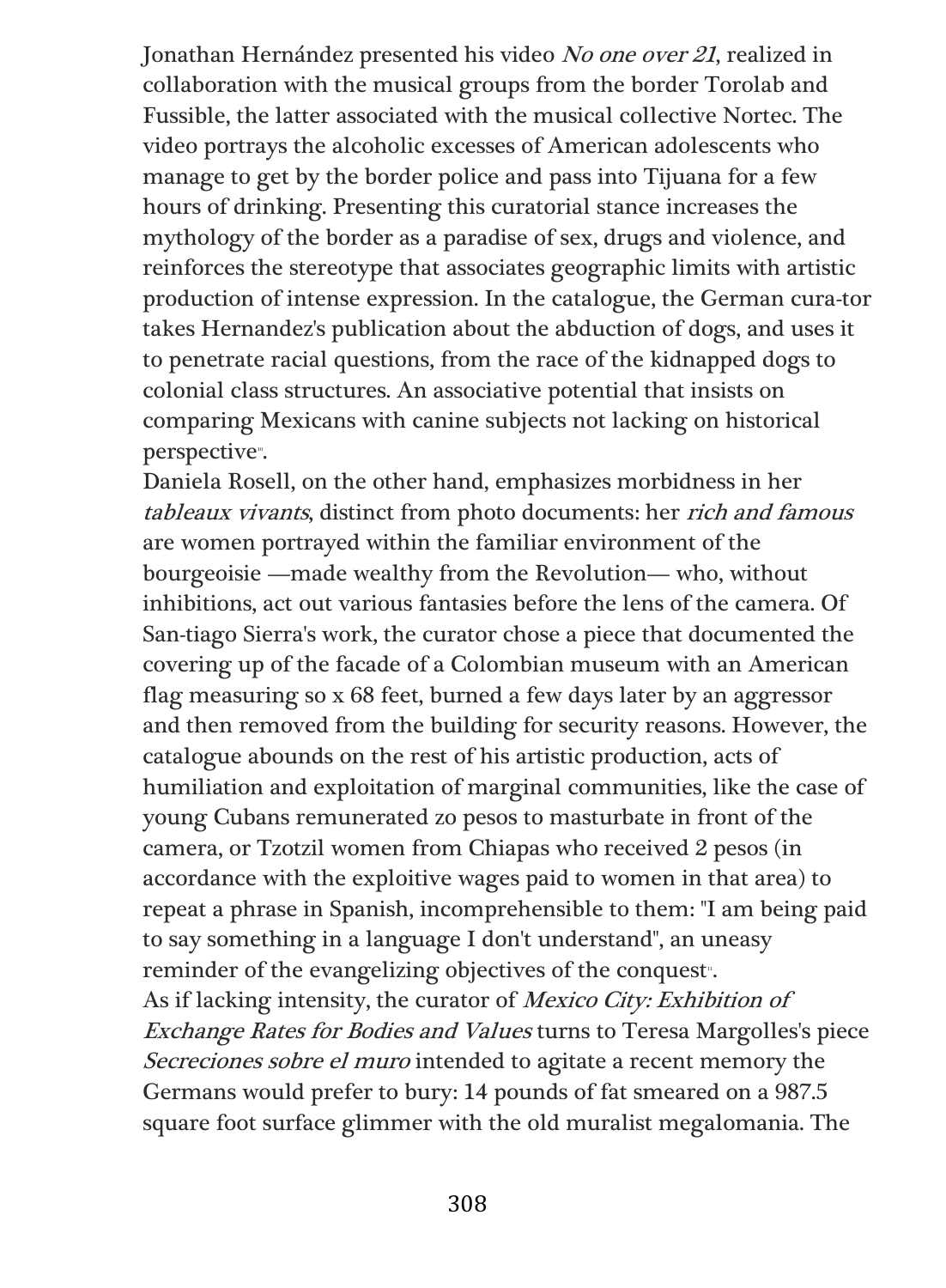fat was provided by plastic surgeons practicing liposuction, a clear reference to behaviors of another aesthetic, also alluded to in the performance of spraying perfume which, in Margolles's hands, transforms her into a dramaturge of death dispersing forcefully upon the mass of spectators: vaporizations of water previously used to wash cadavers —disin-fected beforehand, of course. The loss of voice, which all death promises, ends up being a hygienic grimace in the art gallery. Both Mar-golles and Sierra close the gap between object and representation, to the point of making a tautological act of their work and thus annulling it. They manage, however, to be the center of media reviews and of spectators' comments. The result is the aesthetics of terror, or the aestetization of the capitalist system, as final strategies. This laboratory of chaos, the large overflowing city, is the thematic space from which the curator reveals the contradictions of Mexican barbarism, but it is also the premise of success in an international market hungry for on-the-edge emotions and eccentric, aggressive aesthetics. When Biesenbach incorporates a video installation by Ivan Edeza<sup>*n*</sup> —based on a pirated copy of, apparently, an American snuff film— mixing in sequences of aerial hunting of Amazonian peoples, he transfers this rush of brutality, confused between genocide and sport, to the country in question, to the margin of what the artist really intended: Edeza leaves off from unsustainable images, but ends up with a textural and visually noisy work, a distance that restores the capacity of the spectator's reaction, a reflexive dimension not exempt from ambiguity.

Inscribed within derivative genealogies of conceptualism, minimalism, performance, happenings, or any other path, many of these artists end up being incorporated into a critical will and a kind of social and conceptual realism of a new mold that, arbitrarily, takes us back to a history of the subordinate and a past tradition. Meanwhile, Biesenbach's curating was perceived by Artforum not only as "good art", but as "good political art". During the presentation of the exhibition in the United States, Holland Cotter of the New York Times called it "a form of inverted exoticism" for it presented Mexico City as "a nightmare of abjection: poverty, pollution, violence, mortal stalking; a world of victims and predators where anything can be bought and all are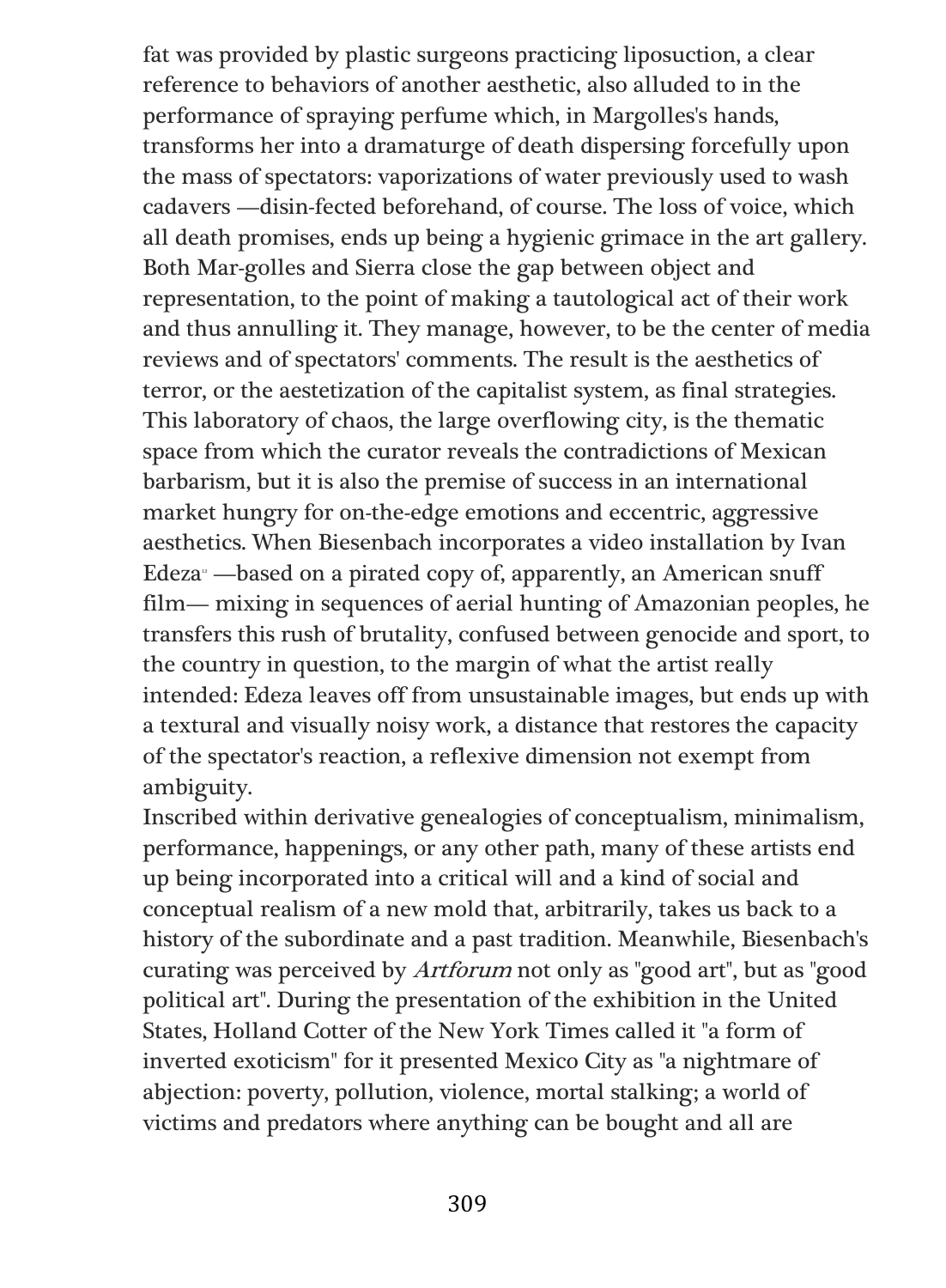dispensable." Concluding the review, the critic assumes that the show, in its capacity as a "conceptual piece", reveals a plausible thematic coherence<sup>3</sup>.

## Mexico, a Perverse Configuration

Almost concurrent with [STAC III] the exhibition Made in Mexico opened at the Institute for Contemporary Art in Boston, an exhibition about Mexico, the majority of the artists having visited here at one time or another. Once again, the mega city was shown as the living and boundless organism that concentrates lifestyles. Something perverse is revealed itself in what promises to be another corporeal project, another eugenic and cartographic delirium. The Japanese painter Yasumasa Morimura, pictorially transvestized into the figure of Frida Kahlo in his self-portrait, embodies publicity campaigns and becomes the promotional crystallization of this affirmed icon widely identified in distinct parts of the world. It is not the work that has meaning, but rather the configuration that it inscribes. Perhaps it is in this way of curating and organizing where we must put the accent on resistance, even better if the phantom of the national state continues to peer out from behind drawn curtains, and not only due to the obvi-ous presence of the Made in Japan.

For Foucault, resistance is an integral part of the "new economy of power relations", and it acts as the form that makes such power relations visible. It implies an anti-authoritarian struggle intended to dismantle the very technologies of power, over and above confronting groups, institutions and classes —an "antagonism of strategies" which investigates areas of fundamental experience such as madness, law, or (here we could include ourselves) art. Thus, we must transfer the instruments used for analyzing artistic education and institutions, to technologies of power operating in the arena of art<sup>\*</sup>.

I can not conclude my talk without mentioning of an artist who passed away in 1996, Marcos Kurtycz, who, on the eve of a negative utopia predicted by George Orwell, began a mixture of tributes and ritual acts in honor of the book 1984. During the entire year he imposed upon himself the task of producing a different book each day, which he accomplished. Likewise, in 1979, one year before receiv-ing his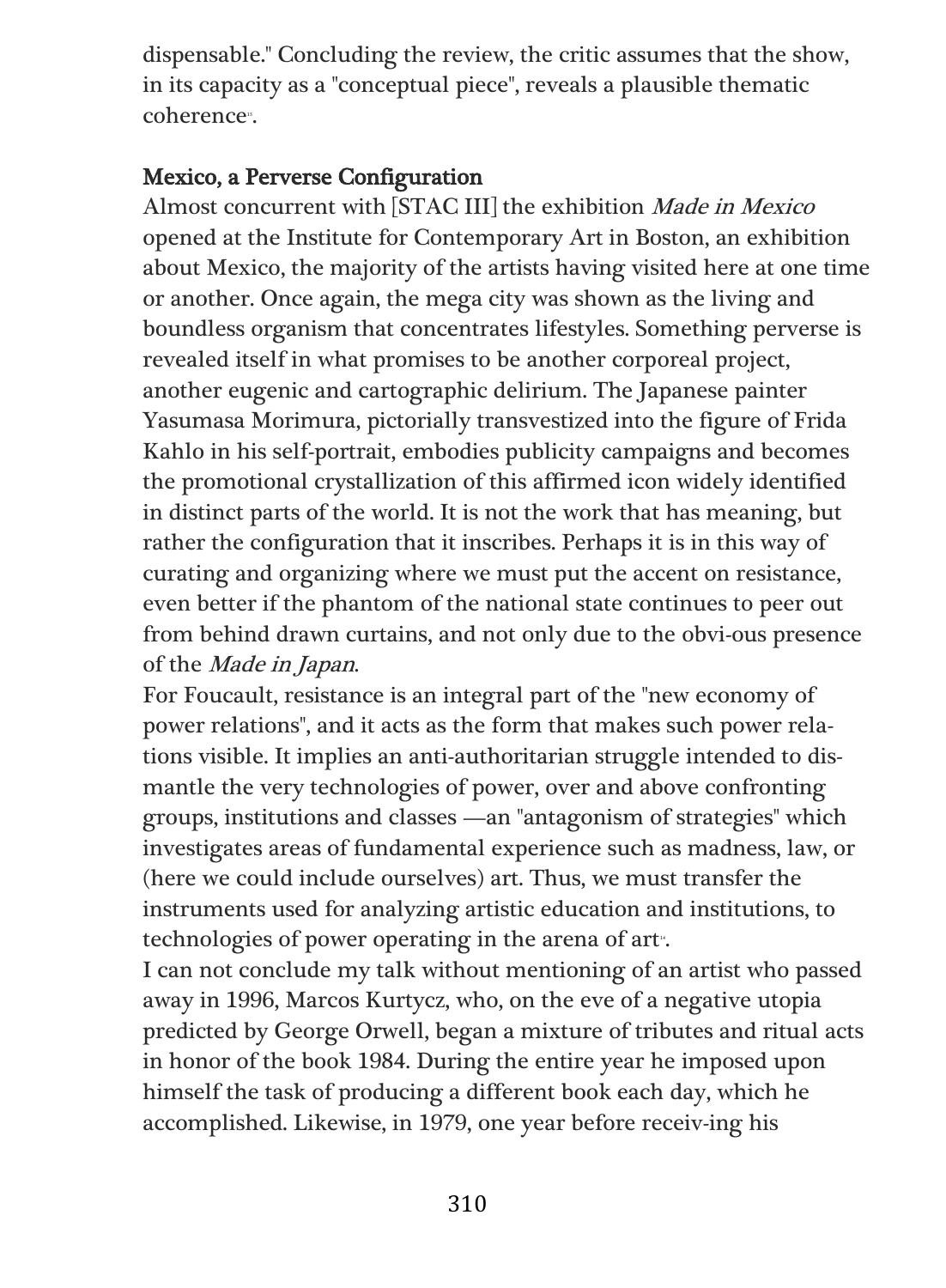naturalization papers, the Polish artist decided to climb the high pole located in the military camp, where he planted his insignia from the Protestors Movement Against Norms of Visual Arts. A photographer from a Mexico City newspaper captured his action on film, and it was printed in the press. The congruency between the work and life of Kurtycz, the defining his practice as a war project without truce, as a body in constant resistance, constitutes a metaphorical enunciation of future resistance, no longer centered on the corporate and mercantile spirit, but rather on that of play, in its definition of gratitude and vitality. Even more relevant now that, in such a short time, we have gone from a society of control, character-ized by Foucault, to one of terror<sup>5</sup>.

\* I wish to thank Margarita Gonzalez Arredondo for revising this text. <sup>1</sup>The models of action in Mexico during the twenties were rooted in the Workers' Union and partisan militancy. With the advent of fascism the following decade, activity took on characteristics of popular anti-fascist fronts, until its crystallization in the post cold-war under a bipolar scheme where the left mimicked the movement for peace against war and nuclear threat. In the eighties, the model of artistic activity was inspired by the 1969 brigades, with their spontaneous and non-hierarchic initiatives, despite the existence of the National Strike Council. On the Latin American front, the art critic Martha Traba, born in Argentina but residing in Columbia, established a proposal for aesthetic resistance in the seventies, without giving in to dominant hegemonies or national throwbacks. Her discourse was openly received by Mexican rupturists. Today, classifications of this type would lack resonance. <sup>2</sup>Nevertheless, a militarized order does show through in the hierarchies, so as not to forget that, far from the intellectual coterie, we are talking about an active guerrilla movement contained and immersed in a low-intensity war.

<sup>3</sup>The best developments in this area are attributed to the American Lance Wyman; however, his copyright was violated under the criteria of institutional patrimony, as exemplified by the exhibition realized with Olympic material in the Museum of Modern Art in New York, where the credit fell on functionaries having bureaucratic weight. The guerrilla band of poster artists from the National School of Fine Arts also realized an expropriation act, but it was sustained by less banal ethics than exhibiting their names in a museum.